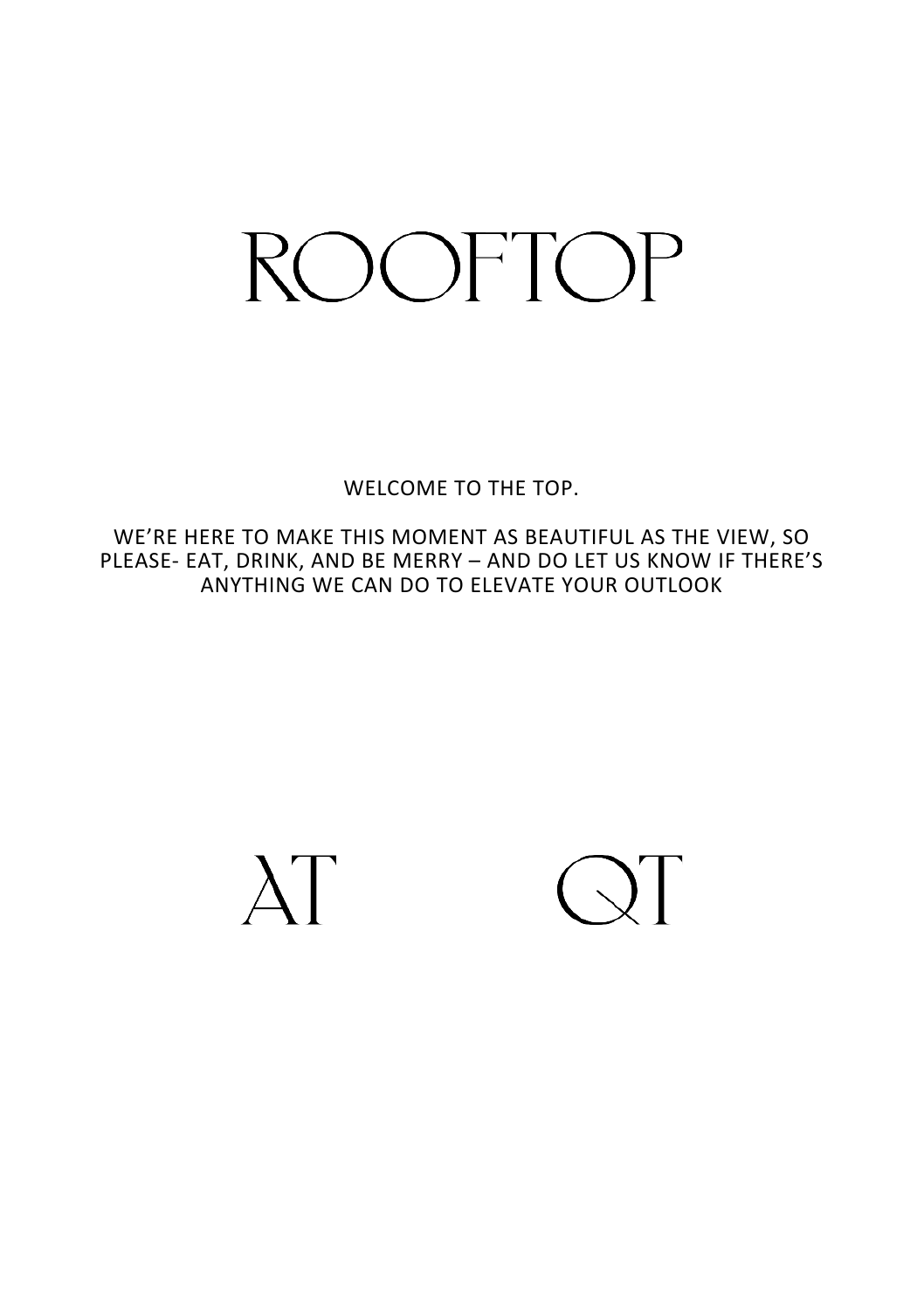# **COCKTAILS**

**HARBOURSIDE | 20** Wild Strawberry, Hayman's 'Peppermint' Gin, Americano Aperitif, Sparkling Mead, Citrus

**RURU | 20** Rhubarb, Apple Brandy, Hayman's 'Fennel' Gin, Grapefruit Soda

**CONCHORD FIZZ | 20** Dancing Sands 'Sauvignon Blanc' Gin, Thyme, Wild Mint, Ginger Beer

**PEACHES & CREAM | 20** Peach, Clarified Whey, Yellow Chartreuse, Peychaud's Bitters, Helmsman Spiced Rum, Brandy, Citrus

**McLOVIN | 20** Passionfruit, Chai, Tiki Bitters, Oloroso Sherry, Mount Gay Rum

**SUGAR PLUM | 20** Plum Sake, Finlandia 'Rose' Vodka, Vanilla, Amaretto, Citrus, Egg White

**FLAMINGO MILK**

Home-made Grenadine, Plantation Xaymaca Rum, Rinomato Americano, Creole Bitters, White Grapefruit

**ROYAL HEIGHTS | 20** Kiwi Fruit, Fino Sherry, 'Seaweed' El Jimador Tequila, Sparkling Wine, Citrus

**HAIVER | 20** Chestnut, Woodford Rye Whiskey, Oloroso Sherry, Cynar

**HAPPY END | 20** Apricot Brandy, Real Tesoro Pedro Xemenez Sherry, Honest Six Spice Rum, White Chocolate & Orange Curacao Foam, Pistachio

# **COCKTAILS ON TAP**

**ESPRESSO MARTINI | 20** Finlandia Vodka, Quick Brown Fox Coffee Liqueur, Cold Brew Coffee

**FLORADORA | 20** Raspberry, 1919 Dry Gin, Ginger Beer, Citrus

# **NON-ALCOHOLIC COCKTAILS**

**ALMOND & GRAPEFRUIT COLLINS | 16** Lyre's London Dry Non-Alcoholic Spirit, Almond Syrup, Citrus, Grapefruit Soda.

**APPLE & MINT SOUR** Lyre's London Dry Non-Alcoholic Spirit, Honey, Apple, Mint, Citrus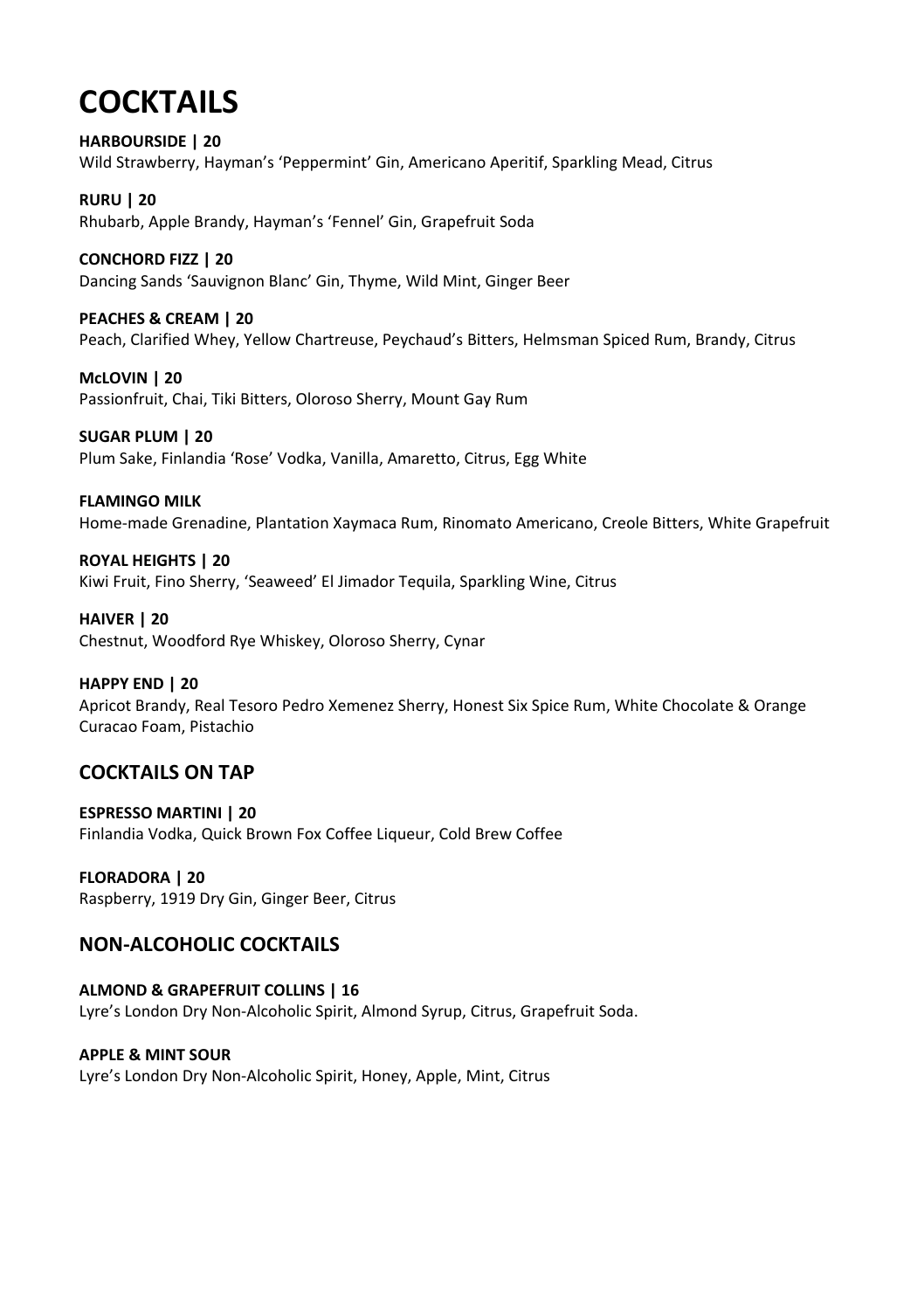#### **SNACKS**

#### **PACIFIC ROCK OYSTERS | MP**

# **MARINATED OLIVES | 6**

**CRUMBED STUFFED OLIVES | 12** Pork, veal, parmesan.

**MEZZE PLATE | 35** Beetroot borani, pumpkin hummus, capsicum & walnut dip, house pickles, flatbread

#### **CHORIZO, MANCHEGO CROQUETTES | 14**

**SEAN'S POLPETTE, MEATBALLS | 18** Pork, veal, tomato ragu', pecorino

**FALAFEL'S | 18**

Broad bean & chickpea, yoghurt tahini dressing, chilli dressing

#### **PATATA BRAVAS | 10**

Potatoes, spicy tomato sauce, aioli, manchego

#### **PIZZA FRITTA | 18**

Fried pizza, pomodoro, pecorino, basil

#### **FLATBREAD PIZZA | 25**

- Cacio e pepe, zaatar, crispy shallots
- Beetroot, zucchini, chickpeas, red onion
- Ricotta, zucchini, sundried olive, nduja, fior di latte

#### **DONER KEBAB | 18**

Pumpkin Hummus, Tomato, Cucumber, Garlic toum, chilli

- Lamb
- Broadbean, chickpea Falafel
- •

# **KEBAB SKEWERS | 16**

- Chicken, garlic sauce.
- Lamb, garlic sauce.

#### **SOMETHING SWEET | 12**

Bitter chocolate ganache, extra virgin olive oil, croutons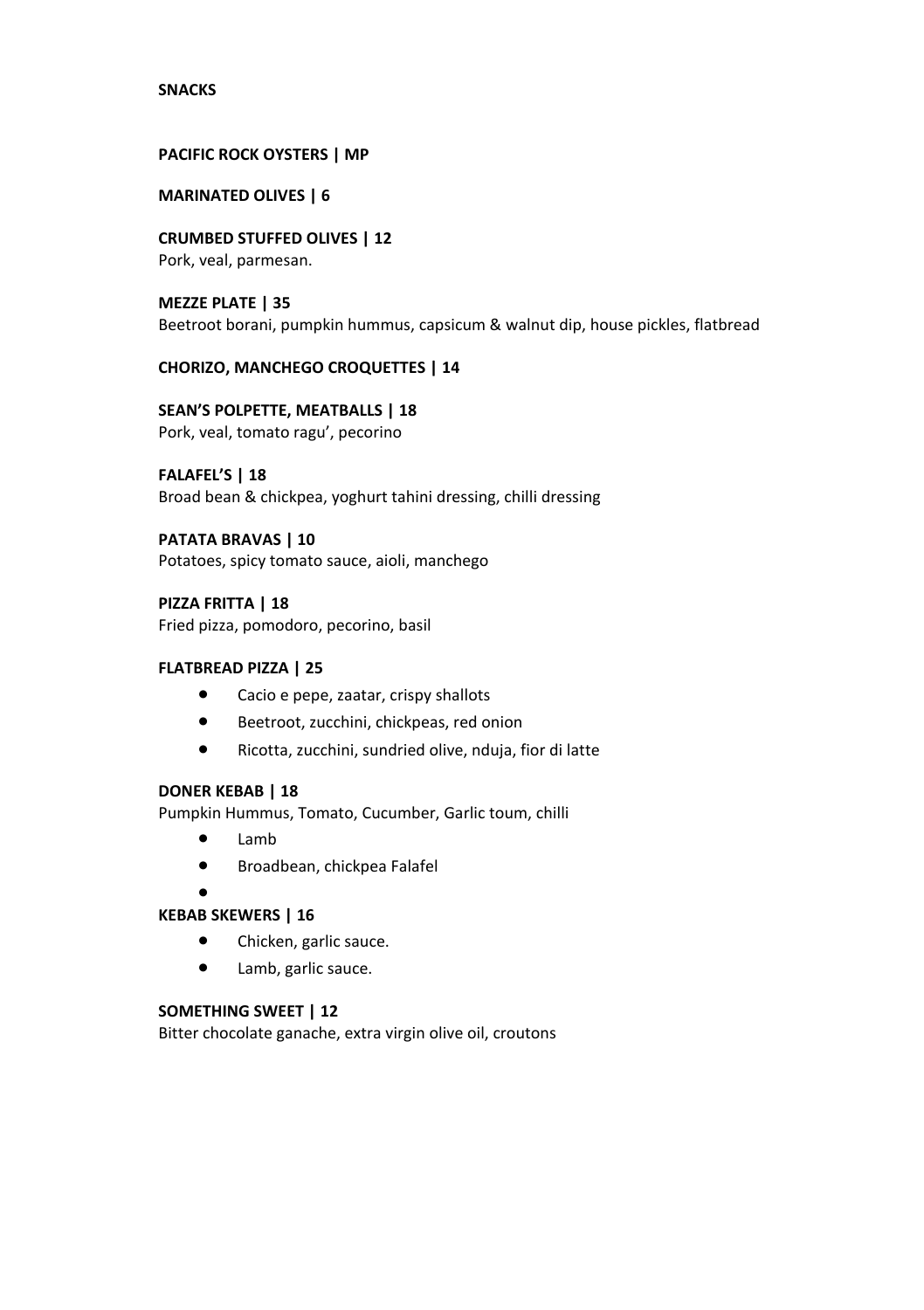# **CHAMPAGNE & SPARKLING**

Canti Prosecco | 14 | 70 N.1 Assemble Methode Malborough | 18 | 90 Deutz Marlborough Cuvee Rosé | 20 |100 Perrier-Jouët Brut | 32 | 155 Bollinger Special Cuvee | 190 Laurent Perrier Rosé | 210 Perrier-Jouët Brut Magnum 1.5L | 320 Perrier-Jouët Belle Époque | 600

#### **WHITE WINE**

Church Road, Sauvignon Blanc, Marlborough | 14 | 70 Jules Taylor, Pinot Gris, Malborough | 14 | 70 Aurum, Pinot Gris, Central Otago | 90 Astrolabe, Chardonnay, Marlborough | 16 |80 Zephyr, Chardonnay, Marlborough | 95 Church Road Grand Reserve, Chardonnay, Hawke's Bay | 110 Martin Codex, Albarino, Spain | 18 | 90 Framingham, Riesling, Marlborough | 18 | 90

# **ROSE WINE**

Triennes Rose, France | 14 | 70 Black Barn Rose, Hawke's Bay | 14 | 70

#### **RED WINE**

Duke of Cromwell, Pinot Noir, Central Otago | 15 | 75 Millton La Cote, Pinot Noir, Gisborne | 95 Greenhough, Pinot Noir, Nelson | 120 Tono, Tempranillo, Hawke's Bay | 14 | 70 Church Road, Syrah, Hawke's Bay | 14 | 70 Jasci & Marchesani, Montepulciano, | 15 | 75 Col d'Orcia Rosso di Montalcino, Sangiovese, Tuscany | 110 Guigal Crozes-Hermitage, Syrah, Rhone | 135

#### **TAP BEER**

Heineken, Lager 5% | 15 Tuatara Pilsner 5% | 15 Black Dog Chomp, New Zealand Pale Ale 4.75% | 15 Black Dog Dogfather, American Pale Ale 6.4% | 15 Tuatara Roughneck, Hazy IPA 7.1% | 18

# **TAP CIDER**

Monteiths, Crushed Apple Cider | 14

#### **CAN/BOTTLE**

Garage Project Fugazi 2.2% | 10 McLeod's Pioneer Brown Porter 5.5% | 13 Garage Project Hatsukoi, Tokyo Lager 5% | 13 Deep Creek Haze, Hazy Pale Ale 4.7% | 13

Heineken Zero, 0% Beer | 10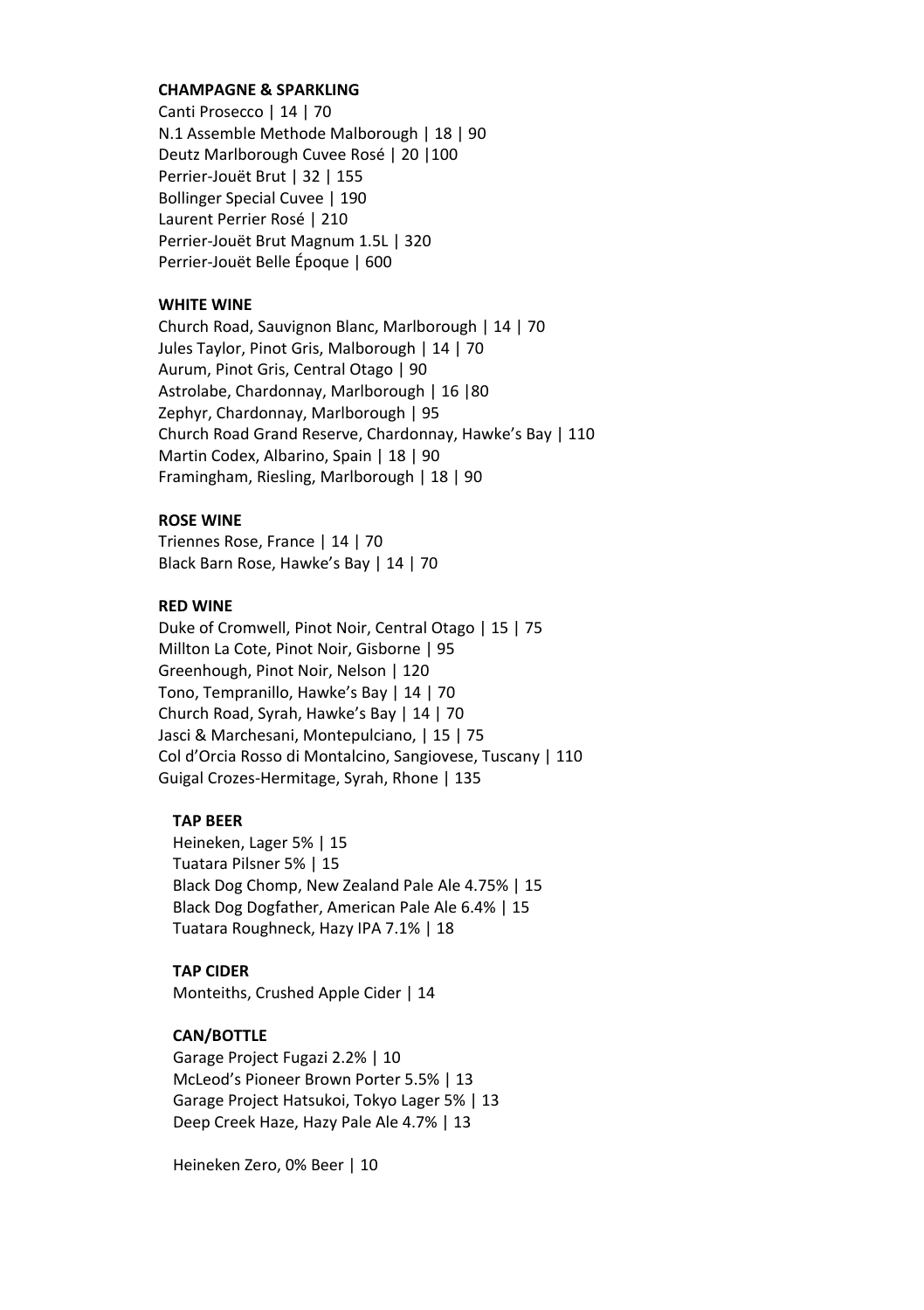# **SPIRITS**

# **VODKA**

Finlandia | 14 Absolut Citron | 16 Absolut Vanilla | 16 Absolut Elyx | 16 Grey Goose | 18 Stoli Elit | 20

# **GIN**

**Four Pillar's x QT Ordered Chaos Gin | 16** 1919 Pink |16 1919 Pineapple | 16 1919 Classic | 16 Roots Original | 16 Roots Navy Strength | 18 Sir Winston Gin | 16 Haymans London Dry | 14 Haymans Sloe | 14 St George Terroir | 18 Little Biddy Black Label | 25 Dancing Sands Sauvignon Blanc Gin | 16 Le Gin Calvados Gin | 16 Gracias a Dios Mezcal Gin | 18 Four Pillars Rare Dry | 16 Four Pillar's Bloody Shiraz Gin | 16 Four Pillar's Olive Leaf Gin | 16 Four Pillar's Navy Strength | 18 Scapegrace Classic | 18 Gin Mare | 18 Hendricks | 20 Monkey 47 | 26 Malfy Arancia | 18 Malfy Limone | 18 Botanist | 20 Roku | 18

# **SUGAR CANE SPIRITS**

Mount Gay Eclipse |14 Flor De Cana 4yo | 14 Plantation Xaymaca | 16 Plantation Peru | 18 Plantation XO | 30 Havana 7yo | 16 El Dorado 12yo |20 Skipper's | 16 Gosling Black Seal | 16 Helmsman Spiced |16 Wray & Nephew | 20 Mount Gay 1703 | 35 Yaguara Branca Cachaca | 16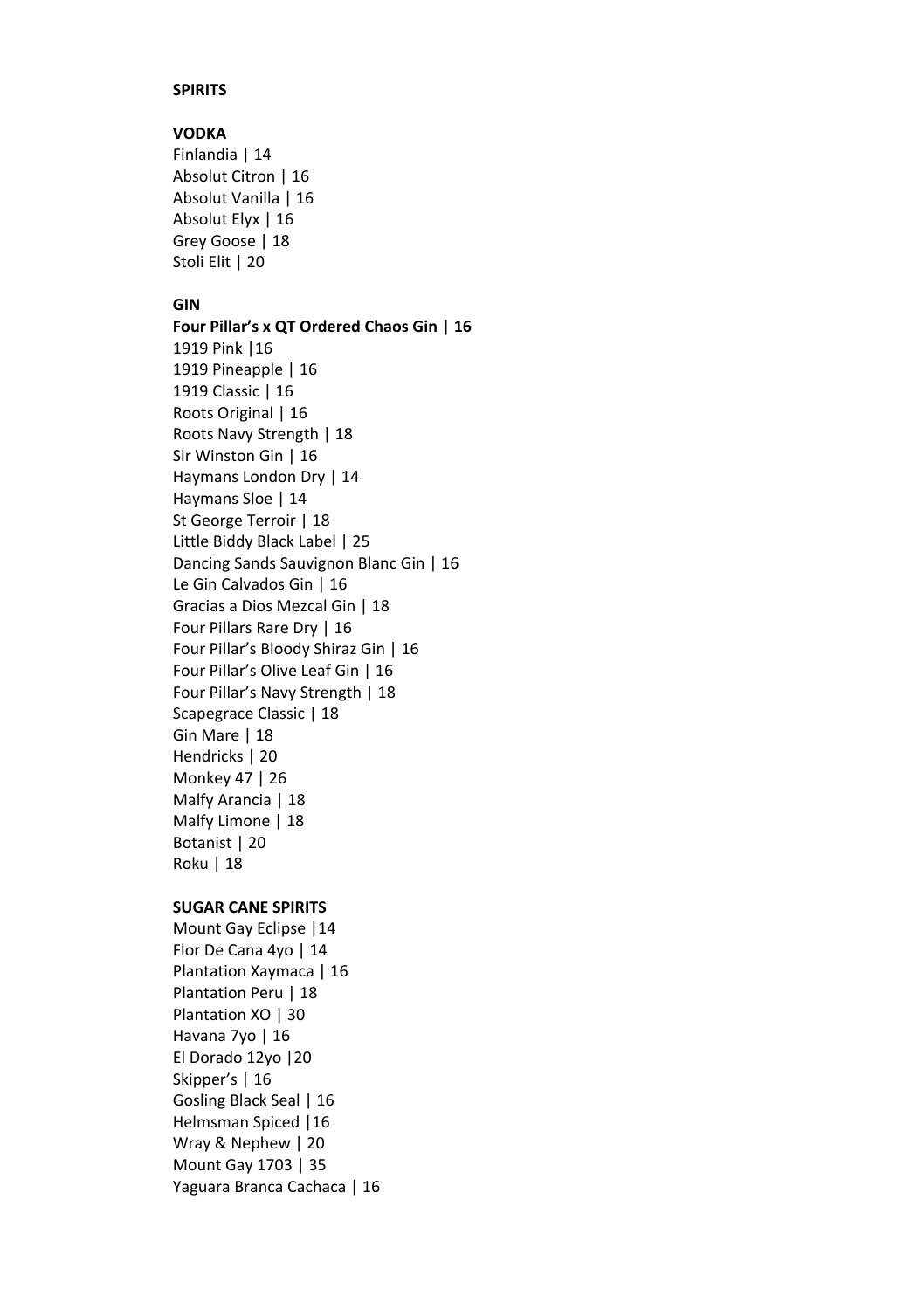#### **SPIRITS**

# **BLENDED SCOTCH**

Whyte & MacKay's Scotch | 14 Monkey Shoulder | 16 Chivas Regal 12yo | 14 Chivas Regal 18yo | 20

# **SINGLE MALT SCOTCH**

Balvenie Double-Wood 12yo | 20 Balvenie Caribbean Cask 14yo | 34 Dalmore Cigar Malt | 38 Glenfiddich 12yo | 16 Bruichladdich Classic Laddie | 18 Tullibardine Burgundy Cask | 20 Highland Park 12yo | 20 Glenlivet Founders Reserve | 14 Glenlivet Oloroso | 20

#### **PEATED SCOTCH**

Laphroaig 10yo | 20 Talisker 10yo | 20 Bruichladdich Port Charlotte Islay Barley | 25 Octomore 7.1 / 7.2 / 8.2 | 55

#### **BOURBON & RYE**

Old Forester bourbon | 14 Makers Mark | 16 Jack Daniels | 14 Woodford Reserve Bourbon | 16 Woodford Reserve Rye | 16 Stagg Jr Bourbon | 50 Sazerac Rye | 22

### **IRISH**

Jameson | 14 Jameson Black Barrel | 16 Dead Rabbit | 21 Redbreast 15yo | 28 Greenspot | 16

#### **INTERNATIONAL WHISKY**

1919 Kirikiriroa Release | 20 Starward Two Fold | 16 Starward Nova | 18 Starward Fortis | 20 Nikka From The Barrel | 32 Lark Classic Cask, Tasmania | 52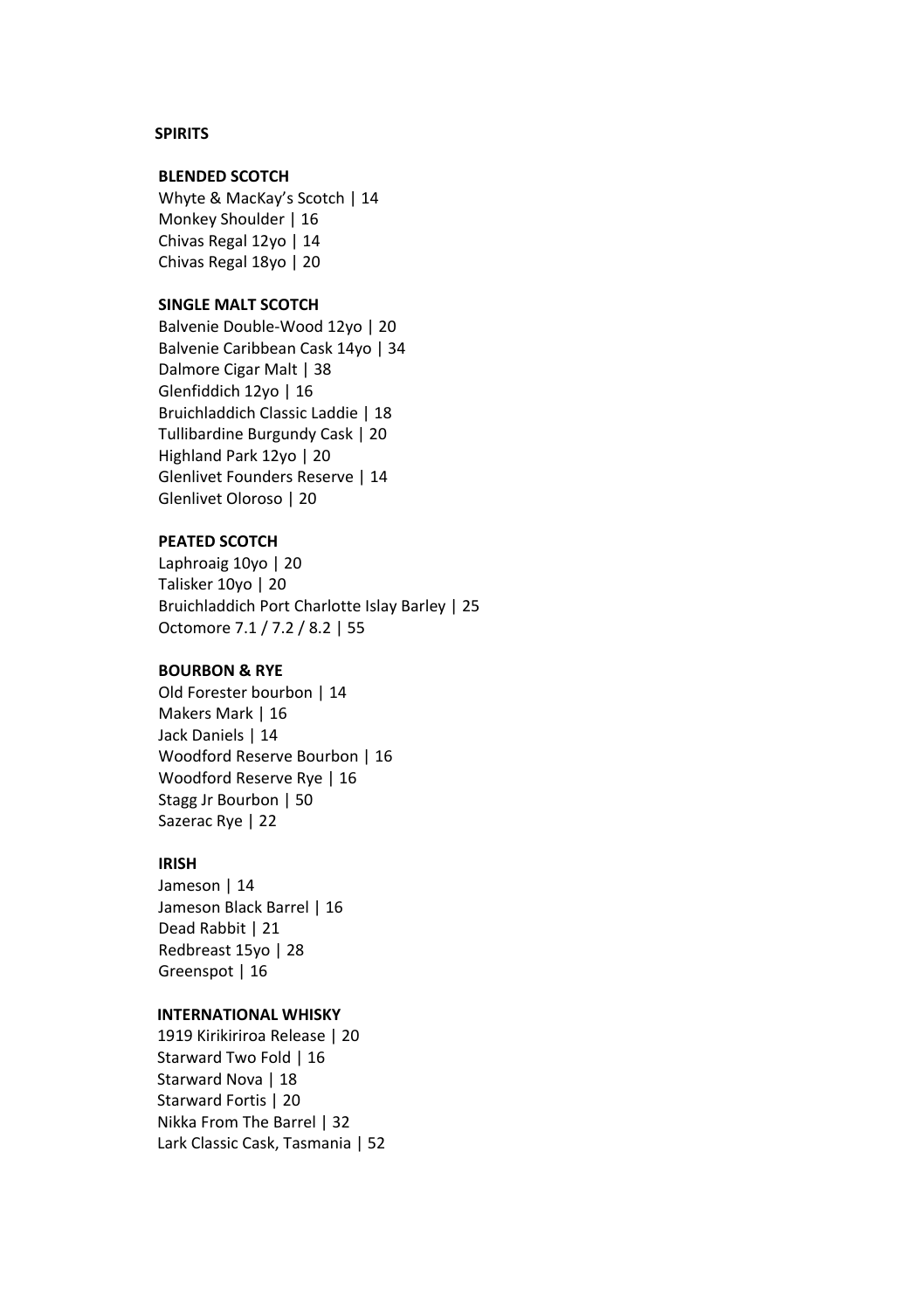#### **SPIRITS & LIQUEURS**

# **TEQUILA & MEZCAL**

El Jimador Reposado | 14 Herradura Blanco | 16 Herradura Reposado | 20 Fortaleza Blanco | 26 Fortaleza Reposado | 30 Fortaleza Anejo | 36 Gracias Dios Joven Blanco | 16 Gracias A Dios Pina | 16

#### **LIQUEURS & OTHER SPIRITS**

Dolin Dry Vermouth | 10 Dolin Rosso Vermouth | 10 Dolin Blanco Vermouth | 10 Lillet Blanc | 10 Cocchi Americano Bianco | 10 Coochi Americano Rosa | 10 Punt E Mes | 10 Aperol | 10 Antica Formula | 10 Chartreuse Yellow | 14 Chartreuse 1605 | 18 Disaronno | 14 Quick Brown Fox | 14 Fernet Branca | 14 Domaine De Canton Ginger | 14 Cherry Heering | 12 Cynar | 10 Amaro Montenegro | 12 Frangelico | 12 Baileys | 12 Campari | 10 Pernod Absinthe | 18

#### **BRANDY**

Martell VS | 14 Martell VSOP | 20 J. Painturaud XO | 38 Barsol Pisco | 12 Drouin Calvados Reserve |14